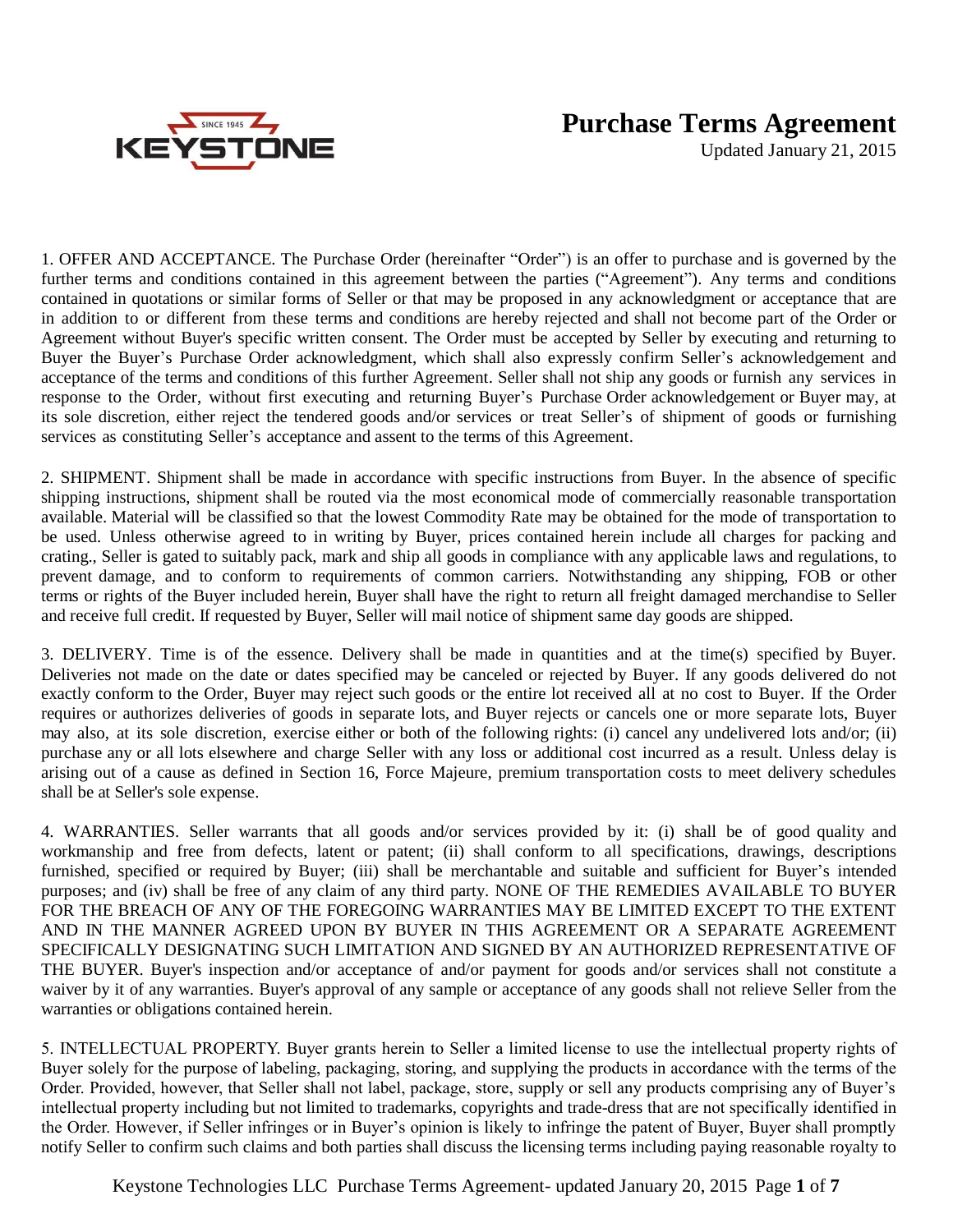Buyer in good faith if Seller exactly infringes Buyer's patents confirmed by a court decision. Further, Buyer and Seller acknowledge that a violation of terms stated in the preceding sentence would cause immediate and irreparable harm to Buyer, for which money damages would not be inadequate. Therefore, the Buyer will be entitled to injunctive relief for the Seller's willful breach of any of its obligations under the this paragraph without proof of actual damages and without the posting of bond or other security provided that Buyer discusses the aforesaid licensing terms through amicable consultation first.. Such remedy shall not be deemed to be the exclusive remedy for such violation, but shall be in addition to all other remedies available at law or in equity.

6. INTELLECTUAL PROPERTY WARRANTY. In no events shall Seller be liable to Buyer or any other third party for any damages of any kind if the allegation is based on (a) products made or sold according to the specifications provided by Buyer; (b) the combination or modification of the products not made by Seller; (c) use of the products outside of the scope of the instruction of Seller. If the goods furnished pursuant to the Order are not made to the Buyer's specifications, Seller represents and warrants that (a) the goods furnished hereunder will not infringe any patent, trademark, copyright, or other intellectual property, proprietary or statutory right; (b) Seller shall, at Seller's expense defend any and all actions based on a specific allegation that making, using, offering to sell, selling, exporting and/or importing the goods furnished hereunder infringes any patent, trademark, copyright, or other intellectual property, proprietary or statutory right, provided, however, that Seller shall have control over any such litigation; and, (c) Seller shall, at Seller's expense, indemnify and hold harmless Buyer and Buyer's customers against any liability, cost, loss, or expense of any kind incurred by Buyer and Buyer's customers in connection with an allegation that making, using, offering to sell, selling, exporting and/or importing the goods furnished hereunder infringes any patent, trademark, copyright, or other intellectual property, proprietary or statutory right. Buyer shall promptly notify Seller of any infringement allegation concerning the goods furnished hereunder and submit related documentation to Seller within one week of receipt of such claims. To accomplish the provisions of this Paragraph, Seller shall permit representatives of Buyer to visit Seller's facilities for the purpose of observing the manufacturing, testing, labeling, packaging and storing of products. Buyer agrees to give Seller reasonable notice of any proposed visit to the facilities of Buyer. Any such visits shall be during normal business hours on work days and any information gathered

7. INDEMNITY AND INSURANCE. Seller shall indemnify and hold Buyer harmless, and at Seller's expense, defend Buyer from all liability, loss and expense, or claims, arising out of death or injury to any

person or damage to any property, or any other damage or loss, by whomsoever suffered, resulting in

whole or in part from any alleged or actual defect, whether latent or patent, in goods sold to Buyer hereunder including without limitation actual or alleged improper construction or design or failure to comply with specifications, or from non-complying services sold to the Buyer hereunder, or from actual or alleged violation by such services or goods (or their manufacture possession, use or sale) of any federal, state or local rule, regulation or governmental order, or from the failure of such goods or services to comply with any express or implied warranty of Seller or with any of the provisions which govern Seller's performance under this Agreement; provided that this indemnity shall be null and void to the extent such liability, loss or expense, or claim(s) therefor, results solely from the negligence of Buyer. Seller will obtain and maintain in force, at no expense to Buyer, Liability insurance naming Buyer as an additional insured and in amounts and with companies acceptable to Buyer, to cover any liability, loss or damage of the kinds above referred to.

8. PRICE AND QUANTITIES. If no price is stipulated herein, the goods or services shall be charged at prices not exceeding those last previously quoted or charged to Buyer for goods or services of like kind or quality. Seller warrants that the prices named herein are as low as any net price now given by Seller to any other customer for goods or services of like kind or quality. Seller agrees that if at any time or before the actual shipping date or the last shipping date specified hereon, whichever occurs last, lower net prices are quoted to any other customer said lower net prices shall be applied to this Order and shall be substituted for the prices contained herein. Goods shipped under this Order must be shipped in the quantity ordered. Over or under shipments may be returned at the option of the Buyer and at the Seller's expense.

9. TOOLS. Unless otherwise specified, all necessary material or tools including, without limitation, dies, gauges, jigs or fixtures required to execute this Order are to be supplied by Seller. If Buyer agrees to pay for or furnish any material or tools, dies, gauges, jigs or fixtures in connection with this Order said items shall be identified by Seller as the property of the Buyer, shall be segregated, when practical, from Seller's similar property and shall be and remain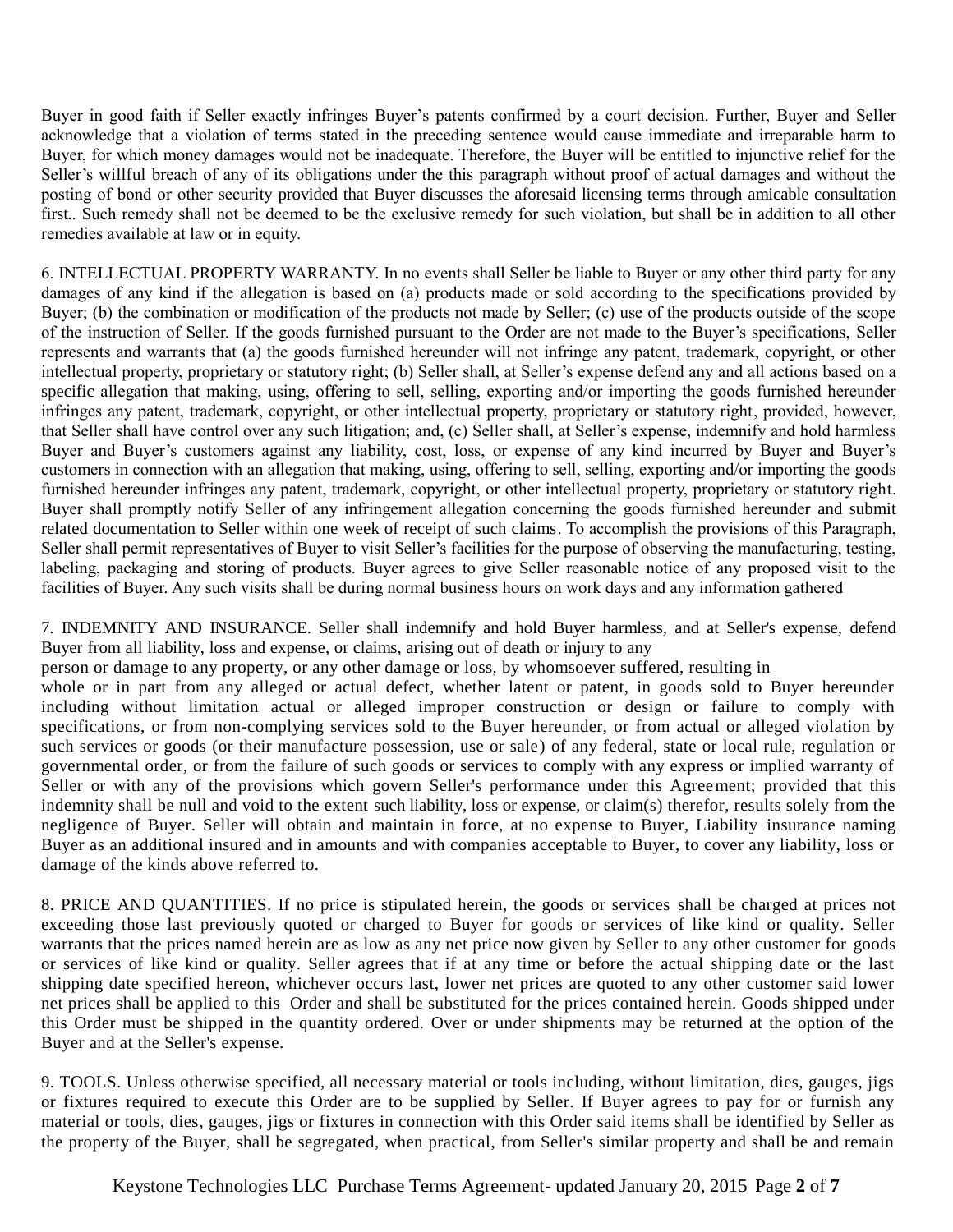Buyer's property and shall be used exclusively for Buyer unless Buyer directs otherwise in writing. Seller will account for said items and keep them fully covered by insurance at all times without expense to Buyer. It is understood and agreed that said items may be removed by Buyer at any time and shall not otherwise be disposed of by Seller without written permission from Buyer. Seller will maintain said tools and similar equipment in good working condition and will return them to Buyer on request on termination of the work for which they were furnished.

10. NON DISCLOSURE. Seller shall keep confidential the information contained within this Purchase Order and any information provided to Seller (including but not limited to designs, specifications, and drawings) in connection with this Purchase Order and Seller shall not (i) use, (ii) disclose, (iii) copy or (iv) allow access to the information contained within this Purchase Order and any information provided to Seller in connection with this Purchase Order except in the normal and proper course of performing pursuant to this Purchase Order. Seller shall not, without the prior written consent of Buyer, disclose that it has furnished or has contracted to furnish Buyer the goods or services herein. Goods furnished hereunder specially made to Buyer's design, instructions, specifications, or requirements shall not be supplied by Seller to any third party without the express prior written permission of Buyer. Unless otherwise agreed in writing by Buyer, any information disclosed by Seller to Buyer shall be disclosed on a non-confidential basis and shall not be consider confidential or proprietary to Seller and Buyer may use such information without restriction.

11. CHANGES. Buyer reserves the right at any time prior to shipment to make changes as to: (i) specifications of any goods to be specifically manufactured for Buyer; (ii) methods of shipment or packing; (iii) place of delivery; (iv) schedule of delivery; and (v) reduce, increase or cancel the quantities ordered. If any such chan ge causes an increase or decrease in the cost of or the time required for performance of this Order, an equitable adjustment shall be made in the contract price or delivery schedule or both. Any claim by Seller for adjustment under this clause shall be deemed waived unless asserted in writing within ten (10) days from receipt by Seller of the change.

12. CANCELLATION AND REMEDIES. (a) Buyer may cancel this Order in whole or in part if, (i) the goods and or services furnished do not conform to Buyer's specification or requirements; (ii) Seller fails to make deliveries as provided herein; (iii) Seller breaches any other term or condition herein; (iv) any representation by Seller proves to have been false or misleading in any material respect; (v) Seller is insolvent, a petition is filed for reorganization of Seller or for its adjudication as a bankrupt Seller makes an assignment for benefit of creditors, a receiver or trustee is appointed for any of Seller's assets or any other type of insolvency proceeding or formal or informal proceeding for the dissolution, liquidation, or winding up of affairs of Seller is commenced. In the event of any such cancellation, Buyer shall have the rights, in addition to its other rights (i) to refuse to accept delivery of goods and/or performance of services; (ii) within one year after delivery, to return to Seller at Seller's expense any goods already delivered and at Buyer's option, either recover all payments made therefor and expenses incident thereto or, at Seller's expense , to receive replacement therefor, except that the rights set forth in this provision (ii) shall not be available upon cancellation by Buyer because of the occurrence, alone, of any of the events set forth in (v) above; (iii) to recover any advance payments to Seller for undelivered or returned goods and/or services not fully performed; and (iv) to purchase elsewhere and charge Seller with any loss incurred as a result thereof. Buyer's right to return goods is not affected by any assignment by Seller of moneys due or to become due hereunder. (b) Upon cancellation as aforesaid, Buyer shall not have any liability to Seller except that Seller may charge to Buyer only the allocable part of the price for conforming goods delivered, and not returned, and for services performed to the extent that Buyer receives material benefit there from. In addition, Buyer shall have the option of paying to Seller, Seller's actual costs for undelivered goods, in which event, such goods, whether in process or finished, and raw materials therefor, shall become Buyer's property and shall be delivered to Buyer as herein provided. In no event shall Buyer be obligated to pay to Seller an amount greater than the prices herein for said delivered and undelivered goods in total.

13. LIMITATION OF LIABILITY. (A)SELLER'S MAXIMUM AGGREGATE LIABILITY TO BUYER UNDER OR IN CONNECTION WITH THIS AGREEMENT SHALL BE THE AMOUNT OF 10% OF THE AMOUNT PAID BY BUYER AND RECEIVED BY SELLER. (B) SELLER EXPRESSLY EXCLUDES ALL EXPRESS OR IMPLIED WARRANTIES IN RELATION TO LED die-packaged products (including but not limited to substrate, epi structure, chip, bonding, coating, package, phosphor or any combination thereof.)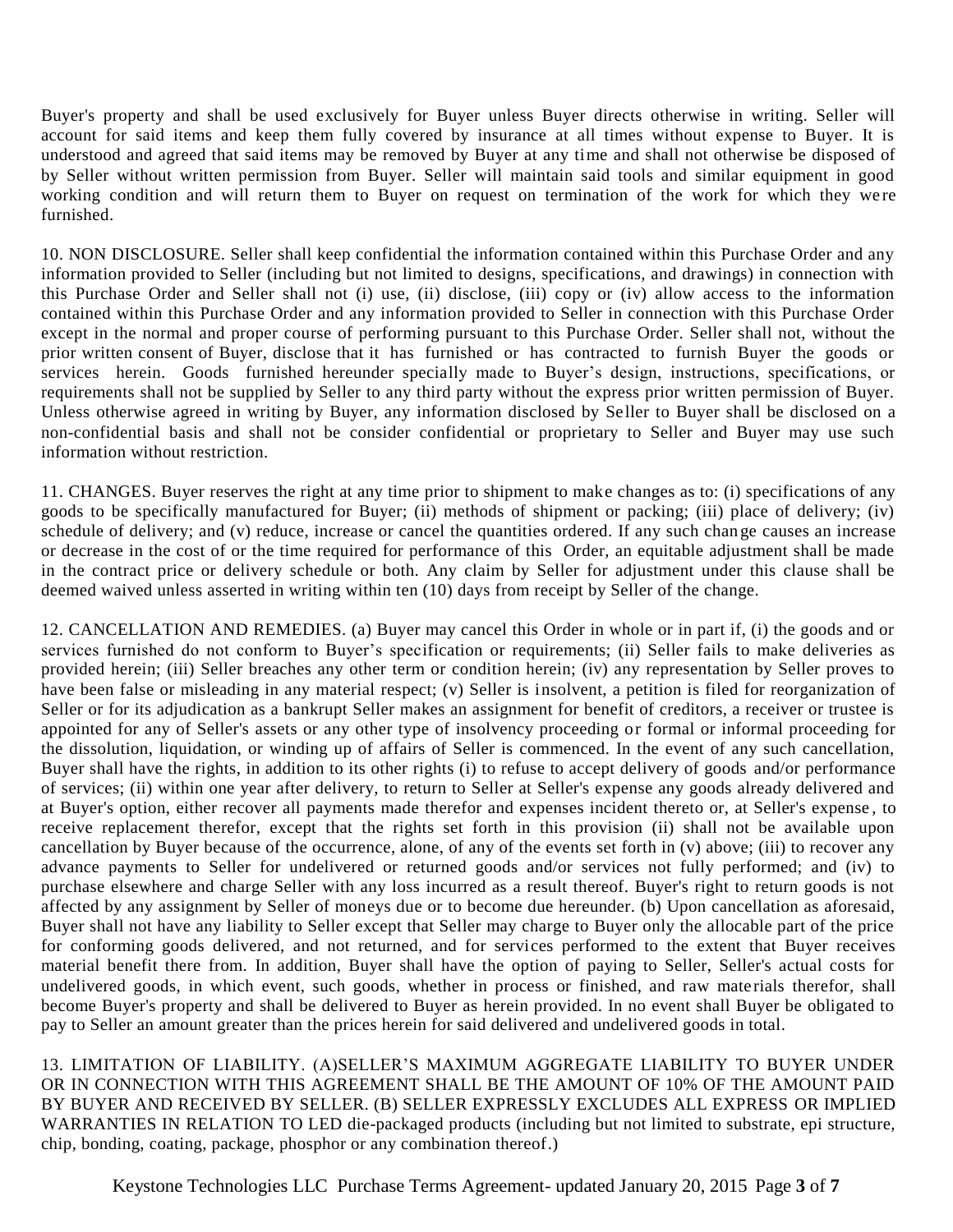14. NONASSIGNABILITY. Seller may not assign any right or interest in this Order nor delegate performance of any of its obligations without Buyer's prior written consent.

15. GOVERNMENTAL LAWS. Seller warrants that it has complied with all applicable laws, rules and regulations of the United States government and of any state and municipal government which may now or hereafter govern performance under this contract including without limitation and if applicable, the manufacture of goods purchased hereunder. The products or services rendered under this Agreement must be in conformance with national and international foreign trade and customs requirements, including any embargos, sanctions or directives, or this Agreement may be subject to termination by Buyer.

16. GOVERNMENT SUBCONTRACT. In the event that this Order bears a government contract number on the face hereof, Seller agrees to comply with all pertinent provisions, agreements and clauses of said contract and pertinent Presidential directives and executive orders to the extent that they apply to the subject matter of this Order and all said pertinent provisions, agreements, clauses, directives and executive orders are herein incorporated by this reference. A copy of said contract or part thereof that Buyer deems applicable to this Order will be given to Seller upon written request.

17. FORCE MAJEURE. Seller shall not be liable for delay in delivery arising out of the following causes beyond its control: acts of God, fires, strike, lockout, flood, epidemic, war, insurrection or riot, act of military authority, transportation embargo , provided that Seller provides notice in writing thereof the said event within five (5) days of the commencement thereof. Buyer may extend the delivery schedule to accommodate the delay in delivery caused by the above events(s); however, should said event continue during the term of this Order for a cumulative total of thirty (30) days or more, Buyer may cancel this Order effective immediately upon written notice to Seller, and Buyer's only obligation to Seller shall be as set forth in Section 11 (b) herein.

18. CODE OF CONDUCT. The Seller is obliged to comply with the laws of the applicable legal system(s). In particular, the Seller will not engage, actively or passively, nor directly or indirectly in any form of bribery, in any violation of basic human rights of employees or any child labor. Moreover, the Seller will take responsibility for the health and safety of its employees, the Seller will act in accordance with the applicable environmental laws and will use best efforts to promote this Code of Conduct among its suppliers. In addition to other rights and remedies the Buyer may have, the Buyer may terminate the contract and/or any purchase order issued thereunder in case of breach of these obligations by the Seller. However, provided that Seller's breach of contract is capable of remedy, Buyer's right to terminate is subject to the proviso that such breach has not been remedied by the Seller within a reasonable grace period set by Buyer.

19. SUPPLY CHAIN SECURITY. The Buyer supports internationally recognized initiatives to secure the commercial supply chain (e.g., C-TPAT, WCO SAFE Framework of Standards) so as to assure freight and or merchandise is not compromised contrary to law. Therefore, the Seller must implement reasonable security control standards to ensure integrity and correctness of merchandise and accompanying commercial documentation relative to the Buyer's transaction. Both parties agree that they will comply with all US export control laws, rules and regulations. The Se ller must reasonably address the following disciplines when delivering merchandise to the Buyer: (i) Procedural Security: Procedures should be in place to protect against un-manifested material being introduced into the supply chain. (ii) Physical & Access Security: Seller's facilities should be safeguarded to resist unlawful entry and protect against outside intrusion. Adequate measures should be considered for positively identifying employees, visitors, and vendors and to prevent unauthorized access to information technology systems. (iii) Personnel Security: Seller, in accordance with local laws, should conduct employment screening and interviewing of prospective employees to include periodic background checks and application verifications. (iv) Education and Training Awareness: A security awareness program should be provided to employees covering cargo integrity, determining and addressing unauthorized access and communication protocols for notifying policing agencies when suspected or known ill egal activities are present. (v) Conveyance Security: Seller should implement reasonable steps to protect against the introduction of unauthorized personnel and material in conveyance (e.g., containers, trucks, drums, etc.) destined to the Buyer. If as a result of facilitating a shipment to the Buyer, the Seller suspects a supply chain security breach or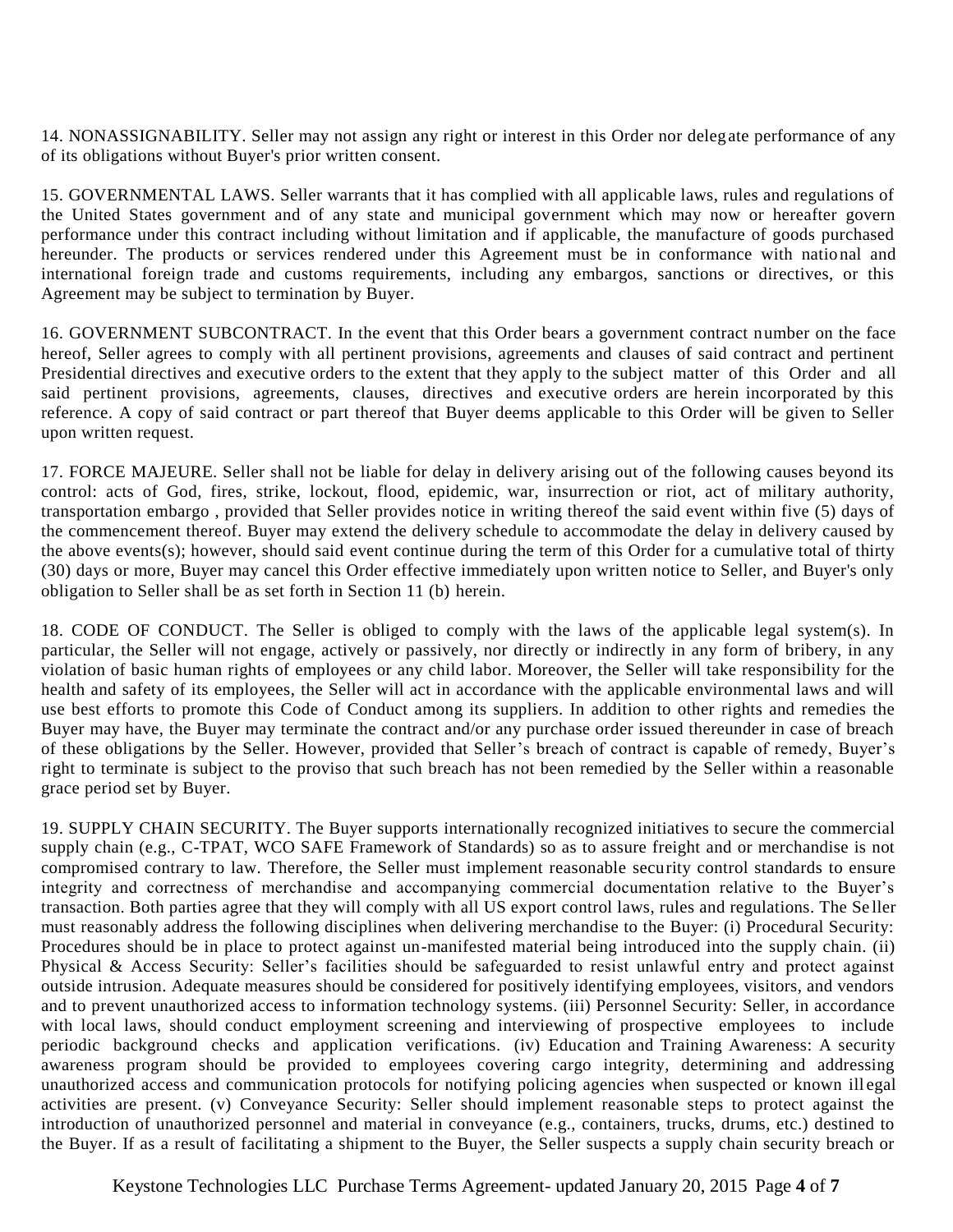concern after the dispatch from its facility, the Seller is obligated to notify the Buyer immediately.

20. NON DISCRIMINATION: Keystone Technologies LLC., through its responsible managers, recruits, hires, upgrades, trains, and promotes in all job titles without regard to race, color, religion, sex, national origin, age, persons with a disability, or status as a special disabled veteran, RECENTLY SEPARATED VETERANS, OTHER PROTECTED VETERANS, AND ARMED FORCES SERVICE MEDAL VETERANS or a veteran of the Vietnam Era, except where an accommodation is unavailable and an individual's disability is a bona fide occupational disqualification.

21. ENVIRONMENTAL AND SAFETY REQUIREMENTS: All Sellers furnishing materials or performing work on Buyer's premises agree to the following terms: (i) Supplied goods and services shall be in full compliance with applicable federal, state and local governmental laws, and international directives such as ROHS 2002/95/EG and WEEE 2002/96/EG. (ii) All Sellers' personnel shall be fully trained and otherwise qualified and competent to perform work assigned to them that has environmental impacts or safety risks. (iii) As to all third -party claims and liabilities and associated costs relating to or arising out of the Seller's work at Buyer#' plant, the Seller shall indemnify and hold Buyer harmless; and maintain insurance coverage in amounts Buyer set forth in its Insurance Requirements for Seller. (iv) Provide immediate notice, orally and in writing, to the Buyer of all related accidents, incidents and claims by third-parties.

22. AUDIT RIGHTS OF BUYER. Buyer shall have the right at reasonable times to audit the books, documents and records of Seller to the extent such books, documents and records involve transactions related to this Purchase Order. Seller further agrees to preserve such books, documents and records as required by law but not less than 3 years from the date of the final transaction. Seller shall give full and free access to all records to the Buyer and/or its authorized representatives.

23. EXPORT CONTROL AND FOREIGN TRADE DATA REQULATIONS. Supplier shall comply with all applicable export control, customs and foreign trade regulations. Supplier shall advise Buyer in writing within two weeks of receipt of the order - and in case of any changes to the order without undue delay - of any information and data required by Buyer to comply with all Foreign Trade Regulations in case of export and import as well as reexport, including without limitation, all applicable export list numbers, including the Export Control Classification Number according to the U.S. Commerce Control List (ECCN); and the statistical commodity code according to the current commodity classification for foreign trade statistics and the HS (Harmonized System) coding; and the country of origin (non-preferential origin); and - upon request of Buyer- Supplier's declaration of preferential origin (in case of European suppliers) or preferential certificates (in case of non-European suppliers). Supplier shall be liable for any expenses and/or damages incurred by Buyer due to Suppliers breach of its obligations as stated in this section.

24. MISCELLANEOUS. (i) Buyer shall have the right to inspect any work being performed for Buyer by Seller and to inspect Seller's equipment and facilities at any time during business hours. (ii) Whenever Seller shall have in its possession any property of Buyer, Seller shall be deemed an insurer thereof and responsible for its safe return to Buyer. (iii) Whenever Buyer has the right to demand of Seller adequate assurance of due performance, Buyer shall be the sole judge of the adequacy of assurance given by the Seller. (iv) Except as otherwise specifically provided in this Order, Seller shall be liable for and shall pay any sales use excise or other tax or custom duty or fee which may be imposed upon any of the goods or their sales, use or delivery. (v) No delay or omission by Buyer in exercising any right of remedy hereunder shall be a waiver thereof or of any other right or remedy. No single or partial waiver by Buyer thereof shall preclude any other or further exercise thereof or the exercise of any other right or remedy. All rights and remedies of Buyer hereunder are cumulative. (vi) Headings of paragraphs are for convenience only and shall not be used in the construction or interpretation of this Order. (vii) This Order and the Agreement resulting here from shall be construed under and governed by the laws of the State of Pennsylvania, excluding its conflict of law rules. (viii) If any provision of this Order shall be held invalid, the remainder shall nevertheless be deemed valid and effective. Each provision hereof is being stipulated separately in the event one or more of such provisions should be held invalid. (ix) The Order and Agreement represent the entire understanding and agreement between the parties and supersedes any and all prior understandings, written or oral. (x) No course of prior dealings between Buyer and Seller and no usage of the trade shall be relevant to supplement or explain this Agreement. (xi) Any modification of the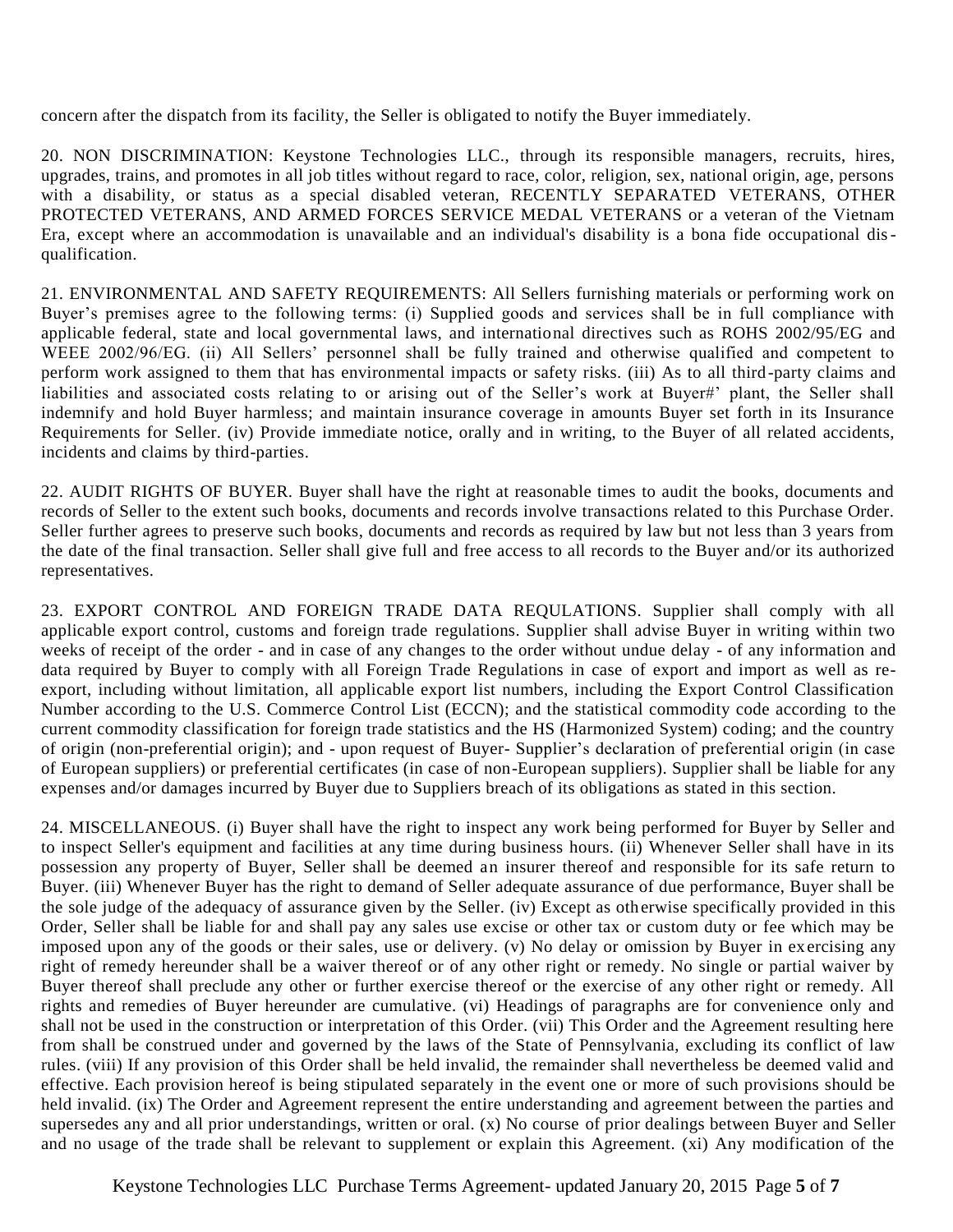Order and Agreement must be in writing signed by authorized representatives of Seller and Buyer.

25. SURVIVAL OF PROVISIONS. The following paragraphs shall specifically survive the cancellation of the Order and/or termination this Agreement: 4-9 and 14-15, and all other paragraphs of this Agreement that by their nature extend beyond termination.

26. INDEPENDENT CONTRACTORS. It is understood that both Parties hereto are independent contractors and engage in the operation of their own respective businesses. Neither Party hereto is to be considered the agent of the other Party for any purpose whatsoever and neither Party has any authority to enter into any contract or assume any obligation for the other Party or to make any warranty or representation on behalf of the other Party. Each Party shall be fully responsible for its own employees, servants and agents, and the employees, servants and agents of one Party shall not be deemed to be employees, servants and agents of the other Party for any purpose whatsoever.